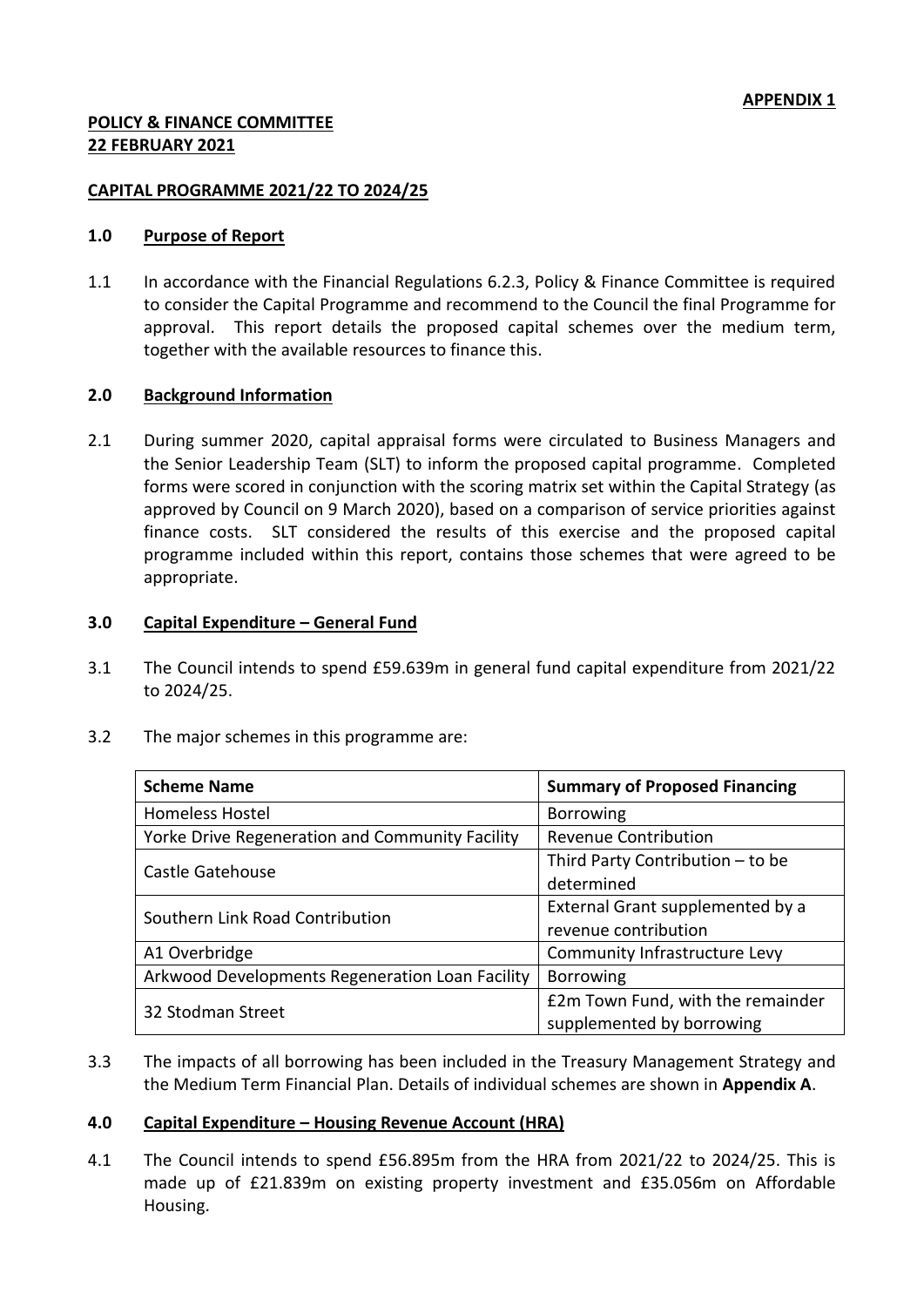- 4.2 The Housing, Health and Wellbeing directorate will review and update the property investment programme against the records kept for all properties to ensure budget levels are sufficient for works coming up in the medium term.
- 4.3 Major schemes included in the HRA are:
	- Yorke Drive Estate Regeneration
	- Phases 4 and 5 of the Council House Development Programme
- 4.4 Details of individual schemes are shown in **Appendix B**.

## **5.0 Resources Available**

- 5.1 External Grants and Contributions can provide additional resources to the Capital Programme. Grant funding is subject to a detailed bidding process. Officers continue to liaise with external parties to secure the maximum available inward investment in order to contribute towards delivery of the capital programme.
- 5.2 The most significant grants currently forecast over the medium term are from the Towns Fund (currently awaiting MHCLG approval), the Better Care Fund (BCF) for Disabled Facilities Grants (DFG's). In addition to this, grants held from previous years for specific purposes are due to be utilised. For example, the Local Enterprise Partnership (LEP) Grant received during 2016/17 in relation to the Southern Link Road, which is forecast to be utilised subject to further external funding being made available to bridge the current funding gap.

|                                                                         | <b>General Fund</b><br>f'm | <b>HRA</b><br>f'm | $1 - 4 - 1$<br>f'm | Total<br>f'm |
|-------------------------------------------------------------------------|----------------------------|-------------------|--------------------|--------------|
| Balance $@1$ Apr 2021                                                   | 0.414                      | 1.659             | 0.402              | 2.475        |
| 2021/22<br>$\overline{\phantom{0}}$<br>Estimated<br>Receipts<br>2024/25 | 3.265                      | 1.000             | 2.437              | 6.702        |
| Approved for Financing $2021/22 -$<br>2024/25                           | 3.586                      | 2.584             | 1.761              | 7.931        |
| <b>Unallocated Capital Receipts Balance</b>                             | 0.093                      | 0.075             | 1.078              | 1.246        |

5.3 Capital Receipts

- 5.4 The general fund capital receipts of £3.265m are made up of the sale of the Robin Hood Hotel over and above the original investment made (£0.122m) and the deferred proceeds of the sale of Bowbridge Road Land to Arkwood Developments Ltd (£2.350m) and the anticipated sale of residential units from the Stodman Street Development (£0.792m). There are currently no other sales of general fund land.
- 5.5 The HRA capital receipts and 1-4-1 figures above relate to forecast Right to Buy (RTB) sales. The 1-4-1's are restricted for replacement homes and must be used as follows:
	- Amount to no more than 30% of the total scheme cost
	- Spent within 3 years of receipt, or returned to Government with interest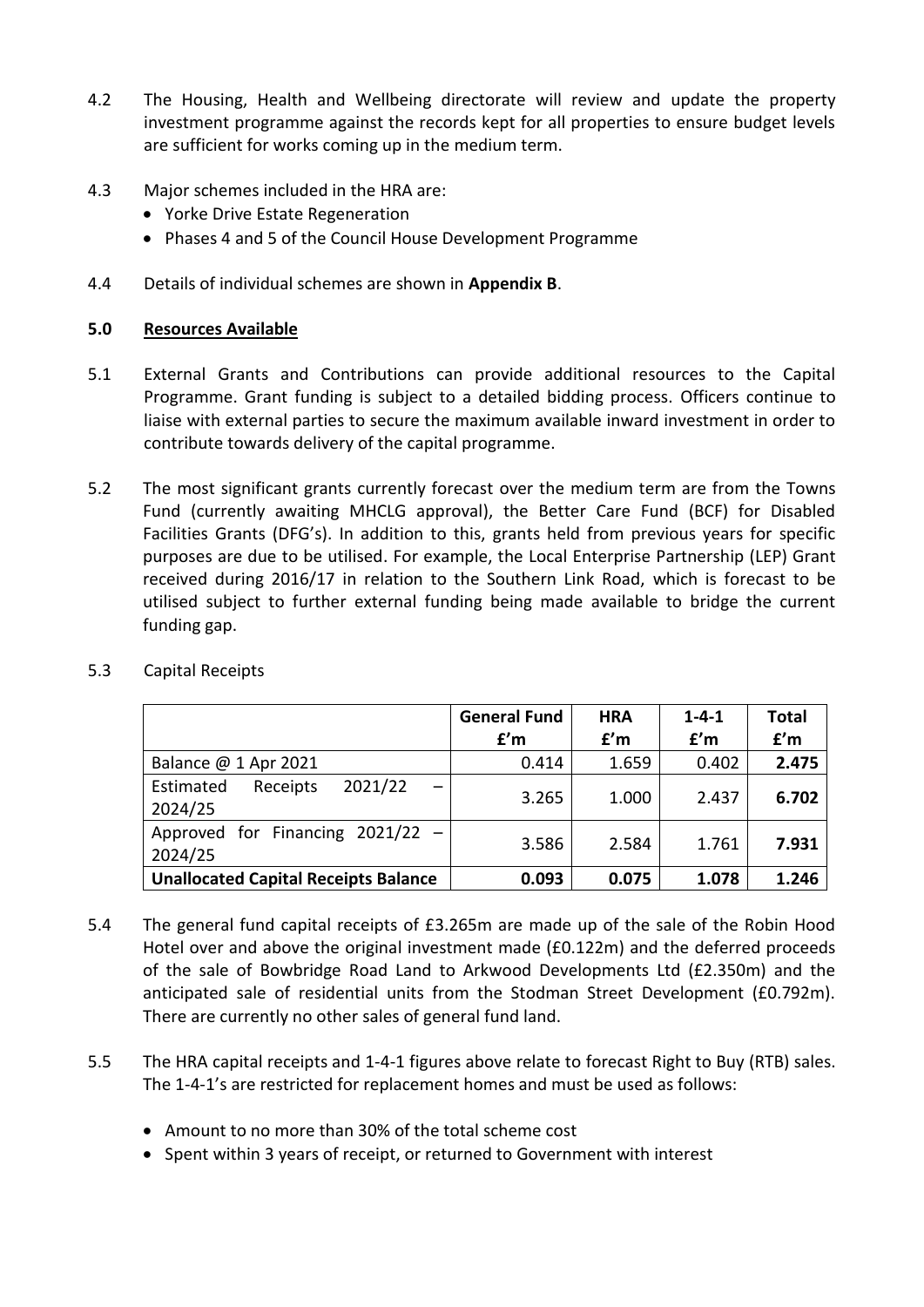Officers continue to monitor the deadlines closely and maximising use where practicable within the new build programme in order to avoid having to pay the remaining balances to Government with interest.

5.6 Where appropriate, the use of finite capital resources is prioritised. Borrowing is utilised for assets with longer asset lives, where the impact of interest and Minimum Revenue Provision (MRP) can be spread over the useful economic life of the asset, whilst minimising the impact on the General Fund. Leasing is also tightly controlled within the revenue budgets for the same reason, and is rarely used as the interest rates remain low, therefore borrowing is currently a more attractive means of financing capital expenditure.

# **6.0 Financing**

6.1 Subject to the approval of the proposals outlined in section 2.0 and 3.0 above, the current plan for financing the capital programme is shown below.

|                                         | 2021/22 | 2022/23 | 2023/24 | 2024/25 |
|-----------------------------------------|---------|---------|---------|---------|
| <b>Committed Schemes Expenditure</b>    |         |         |         |         |
| <b>Other Services</b>                   | 32.326  | 23.644  | 2.413   | 1.256   |
| <b>Total Expenditure</b>                | 32.326  | 23.644  | 2.413   | 1.256   |
|                                         |         |         |         |         |
| <b>Capital Expenditure Financing</b>    |         |         |         |         |
| <b>Borrowing</b>                        | 15.243  | 7.190   | 1.000   | 0       |
| <b>Government Grants</b>                | 5.594   | 7.115   | 0.860   | 0.860   |
| <b>Contributions from Third Parties</b> | 1.756   | 1.994   | 0       | 0       |
| Community Infrastructure Levy           | 3.640   | 1.960   | 0       | O       |
| Capital Receipts                        | 0.509   | 2.366   | 0.365   | 0.346   |
| Capital Reserve                         | 0.554   | 0.489   | 0.188   | 0.050   |
| <b>RCCO</b>                             | 5.030   | 2.530   | 0       | O       |
| <b>Total Resources Available</b>        | 32.326  | 23.644  | 2.413   | 1.256   |

### **General Fund Programme Summary**

## **Housing Capital Programme Financing Summary**

|                                         | 2021/22 | 2022/23 | 2023/24 | 2024/25 |
|-----------------------------------------|---------|---------|---------|---------|
| <b>Committed Schemes Expenditure</b>    |         |         |         |         |
| <b>Housing Services - HRA</b>           | 25.035  | 16.170  | 10.460  | 5.229   |
| <b>Total Expenditure</b>                | 25.035  | 16.170  | 10.460  | 5.229   |
|                                         |         |         |         |         |
| <b>Capital Expenditure Financing</b>    |         |         |         |         |
| <b>Borrowing</b>                        | 12.022  | 11.609  | 5.059   |         |
| <b>Government Grants</b>                | 0       | 0       | 0       | 0       |
| <b>Contributions from Third Parties</b> | 0       | ∩       | 0       |         |
| <b>Capital Receipts</b>                 | 1.880   | 1.144   | 0.661   | 0.660   |
| Housing Services Revenue Support (MRR)  | 11.133  | 3.417   | 4.740   | 4.569   |
| <b>Total Resources Available</b>        | 25.035  | 16.170  | 10.460  | 5.229   |